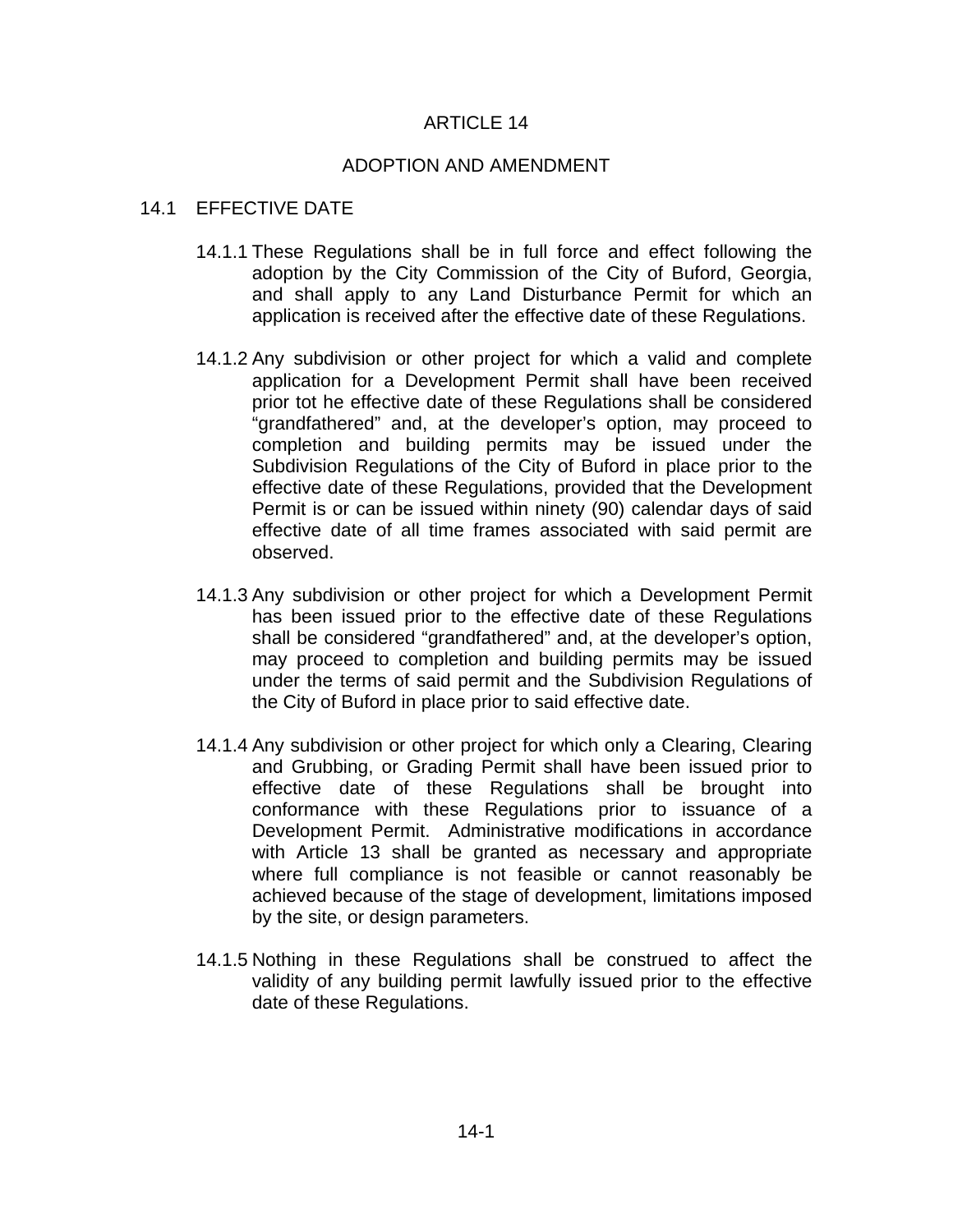# 14.2 ADMENDMENTS

- 14.2.1 These Regulations may be amended from time-to-time by resolution of the Board of Commissioners of the City of Buford. Such amendments shall be effective as of their effective date unless otherwise stated in the adopting resolution.
- 14.2.2 Any subdivision or other project for which a valid and complete application for a Development Permit shall have been received prior to the adoption of an amendment to these Regulations may, at the developer's option, proceed to completion and building permits may be issued as though no amendment had been approved, provided that the Development Permit is or can be issued within ninety (90) calendar days of said amendment and all time frames associated with said permit are observed.
- 14.2.3 Any subdivision or other project for which a Development Permit has been issued prior to the adoption of an amendment to these Regulations may, at the developer's option, proceed to completion and building permits may be issued as though no amendment had been approved.
- 14.2.4 Any subdivision or other project for which only a Clearing, Clearing and Grubbing, or Grading Permit shall have been issued prior to adoption of an amendment to these Regulations shall be brought into conformance with the amendment (if applicable) prior to issuance of a Development Permit. Administrative modifications in accordance with Article 13 shall be granted as necessary and appropriate where full compliance is not feasible or cannot reasonably be achieved because of the stage of development, limitations imposed by the site, or design parameters.
- 14.2.5 No amendment to these Regulations shall be construed to affect the validity of any building permit lawfully issued prior to the adoption of said amendment.

### 14.3 SEVERABILITY

If any section, subsection, sentence, clause, or phrase of these Regulations is for any reason held to be unconstitutional or void, the validity of the remaining portions of these Regulations shall not be affected